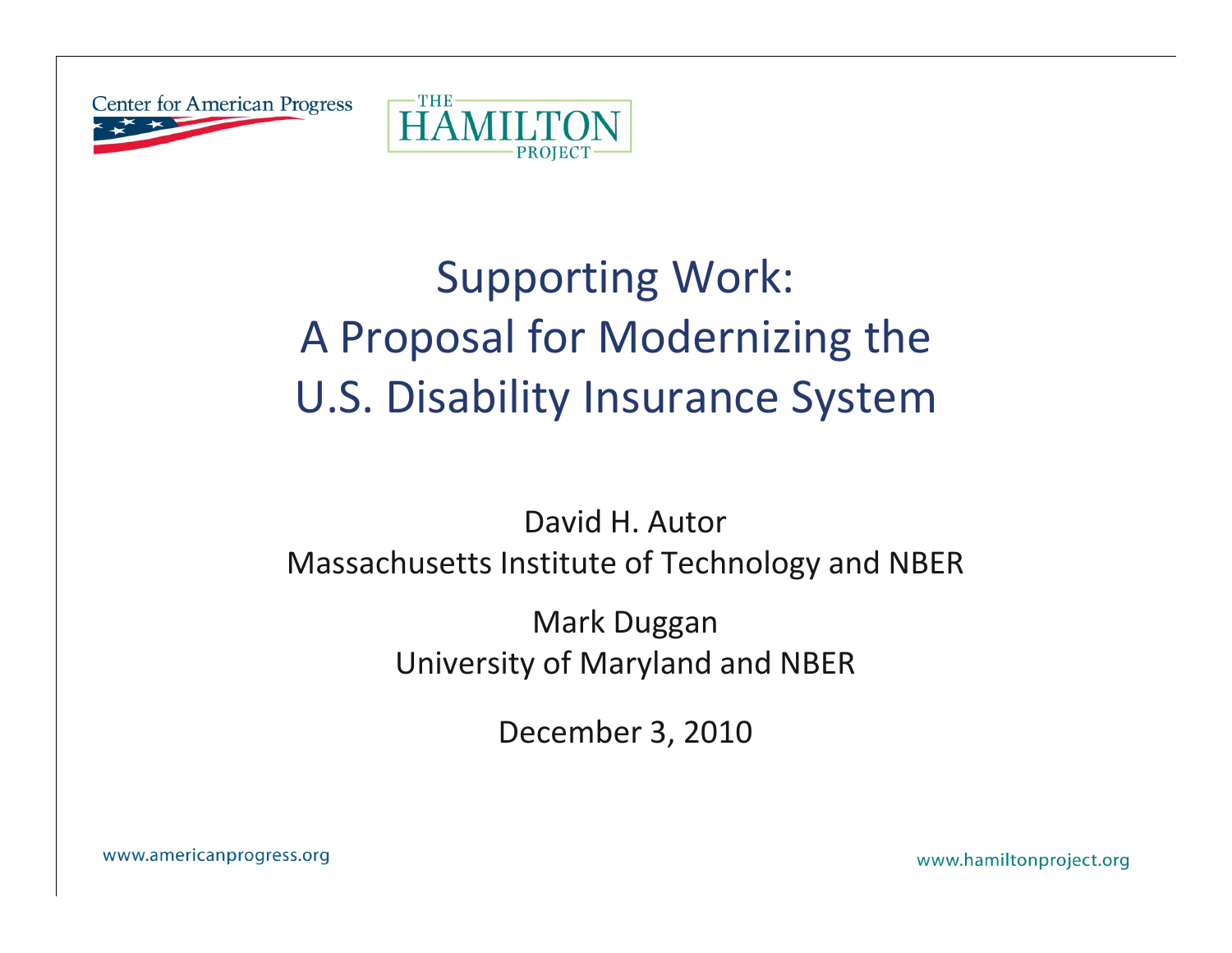# Social Security Disability Insurance (SSDI), 1956 ‐ Present

- 1. Crucial piece of U.S. safety net
	- $\bullet$ • Insures 152 million non-elderly American workers
	- •Pays benefits to 8.1 million workers with disabilities
- 2. SSDI's outmoded definition of disability inhibits efficacy
	- SSDI cannot assist *workers* with disabilities to keep working
	- • Compare to Americans with Disabilities Act of 1990 "Physical or mental disabilities in no way diminish a person's right to fully participate in all aspects of society…"
- 3. Result:A dual misdirection of resources
	- •**•** Too little \$ Helping workers w/disabilities to remain employed
	- •• Too much \$ Fostering unnecessary long-term dependency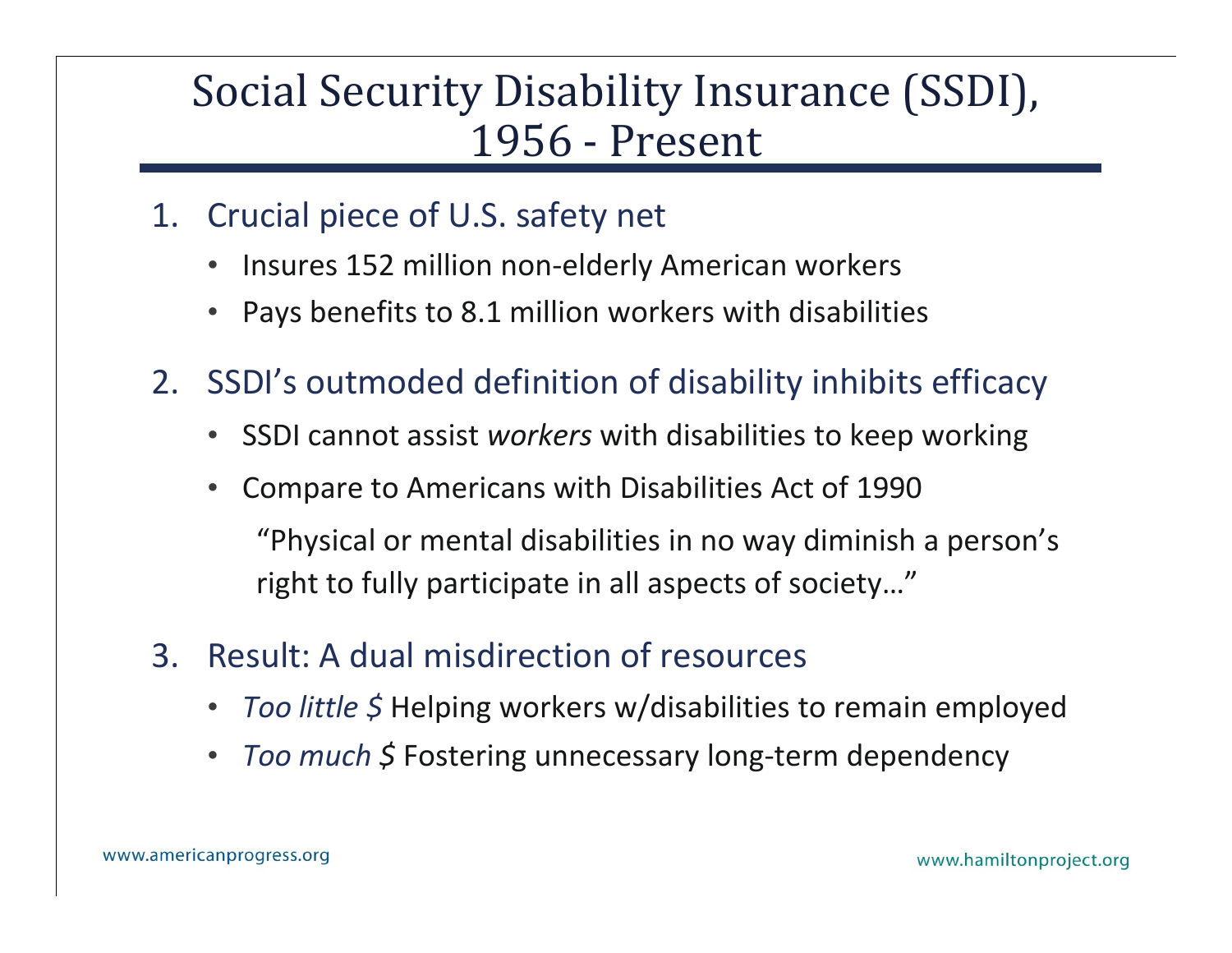## Fraction of Adults with Disabilities is Stable *but* Fraction Receiving SSDI is Rising Sharply, 1988 – 2008

### **Percent of adults with self‐ reported disability**

Percentage of people reporting a work-limiting health condition or disability, ages 40-59



## **SSDI recipient as <sup>a</sup> share of adults**

Fraction of individuals receiving SSDI benefits, ages 40-59, 1988-2008



#### www.americanprogress.org

www.hamiltonproject.org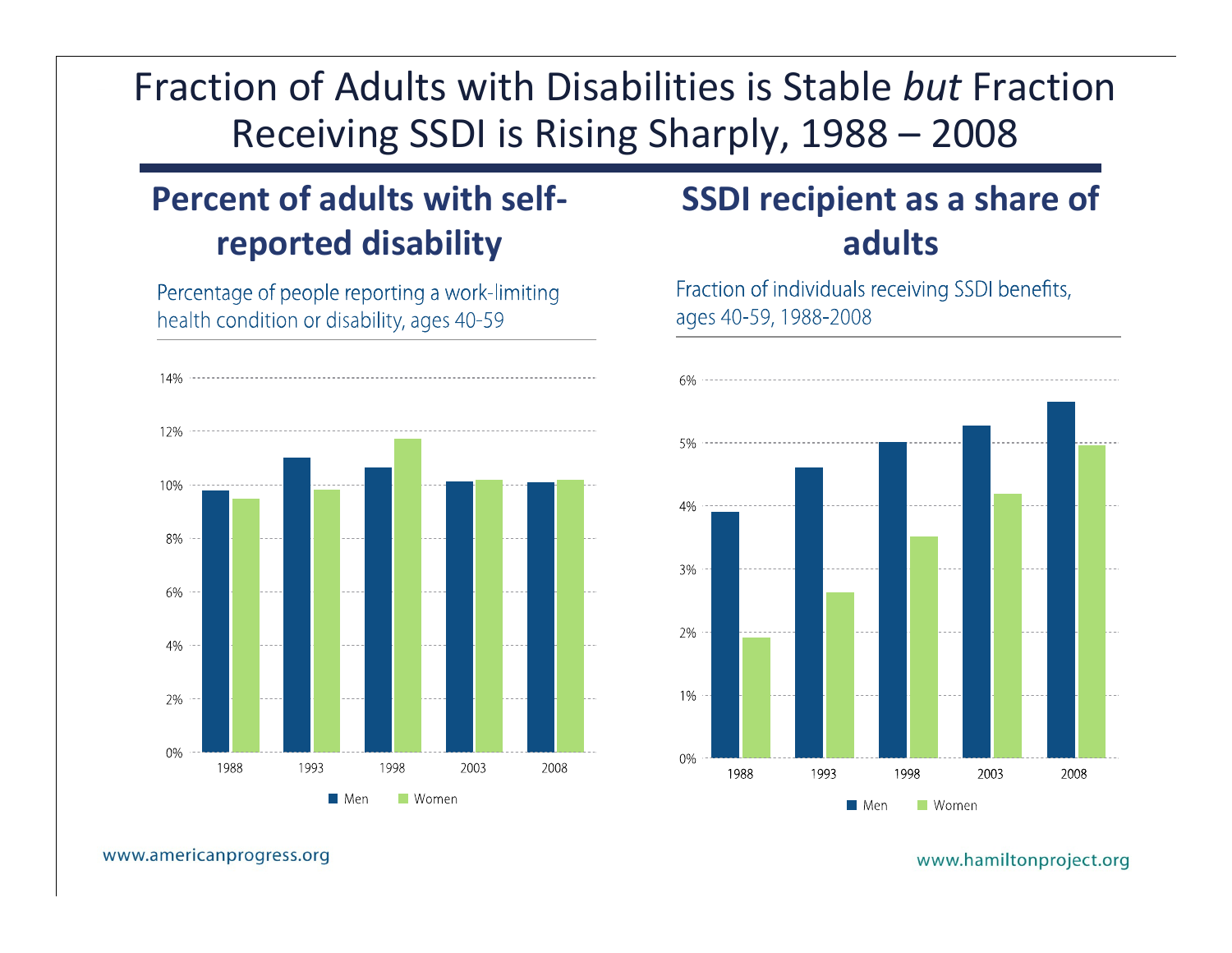## Consequences: Falling Employment of Adults with Disabilities and Rising SSDI Program Expenditures

### **Employment Gap between Adults with and without Disabilities: Growing**



Employment gap: Men and women ages 40-59 with disabilities relative to those without disabilities, 1988-2008

### **SSDI Program Expenditures: Growing**

### Real annual expenditures for SSDI Recipients, 1979-2009



www.americanprogress.org

www.hamiltonproject.org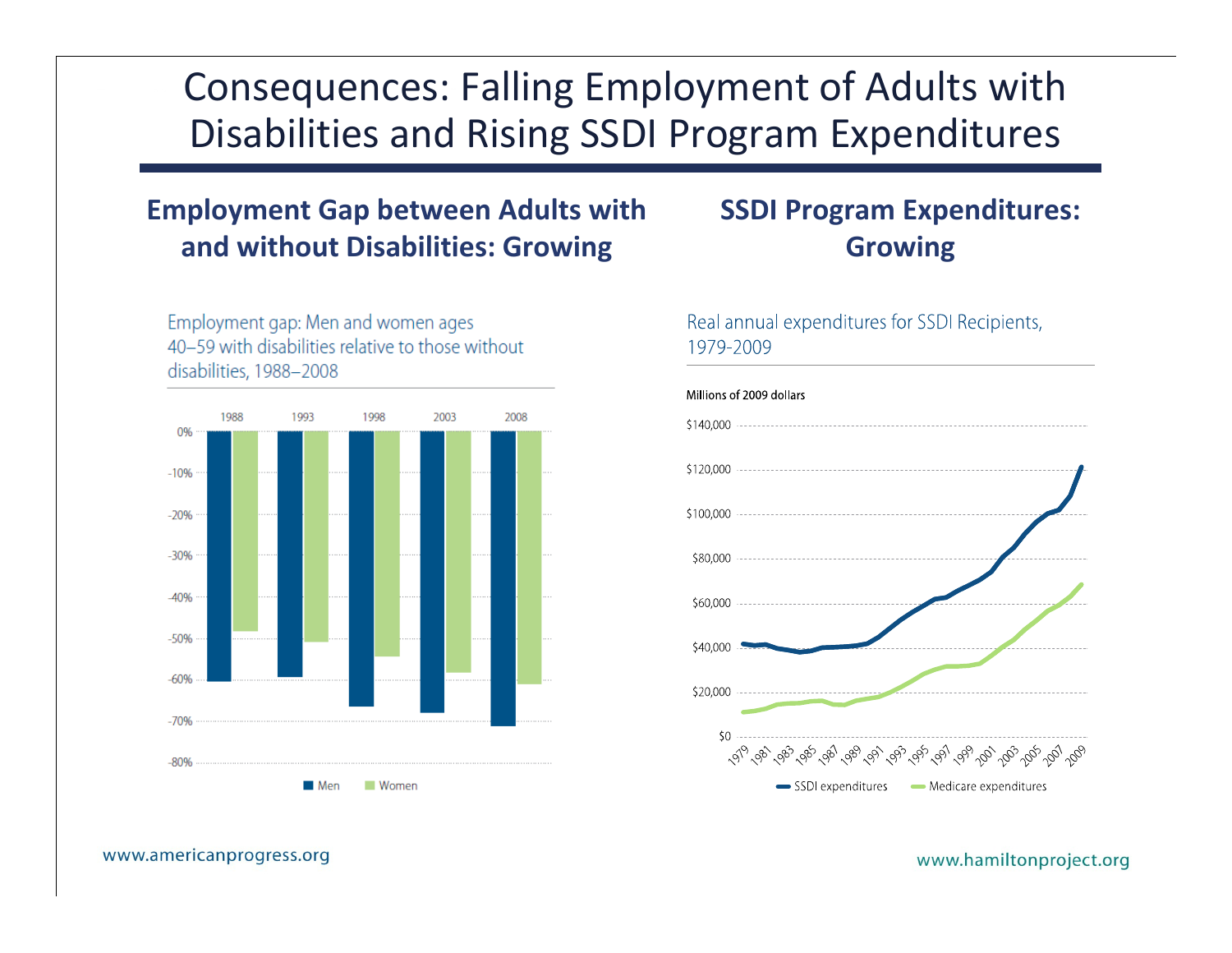# A New Direction for U.S. Disability Insurance: Supporting Work

- 1. Support workers *while still working*: ≤ 90 days of onset
	- a.Vocational rehabilitation
	- b.Workplace accommodations (as required by ADA)
	- c.Partial income replacement while work ‐limited
	- d.Up to 24 months of benefits —*before applying for SSDI*
- 2. Incentives to employers: Recognize costs of disability
	- *a.*. Private Disability Insurance carried by employers: PDI.
	- b. Support workers with disabilities to *keep working* — 'Reasonable Accommodations' re quired b y ADA, paid b y PDI
	- c. Employers will *keep their policy costs low* by preventing work limitations from becoming career ‐ending disabilities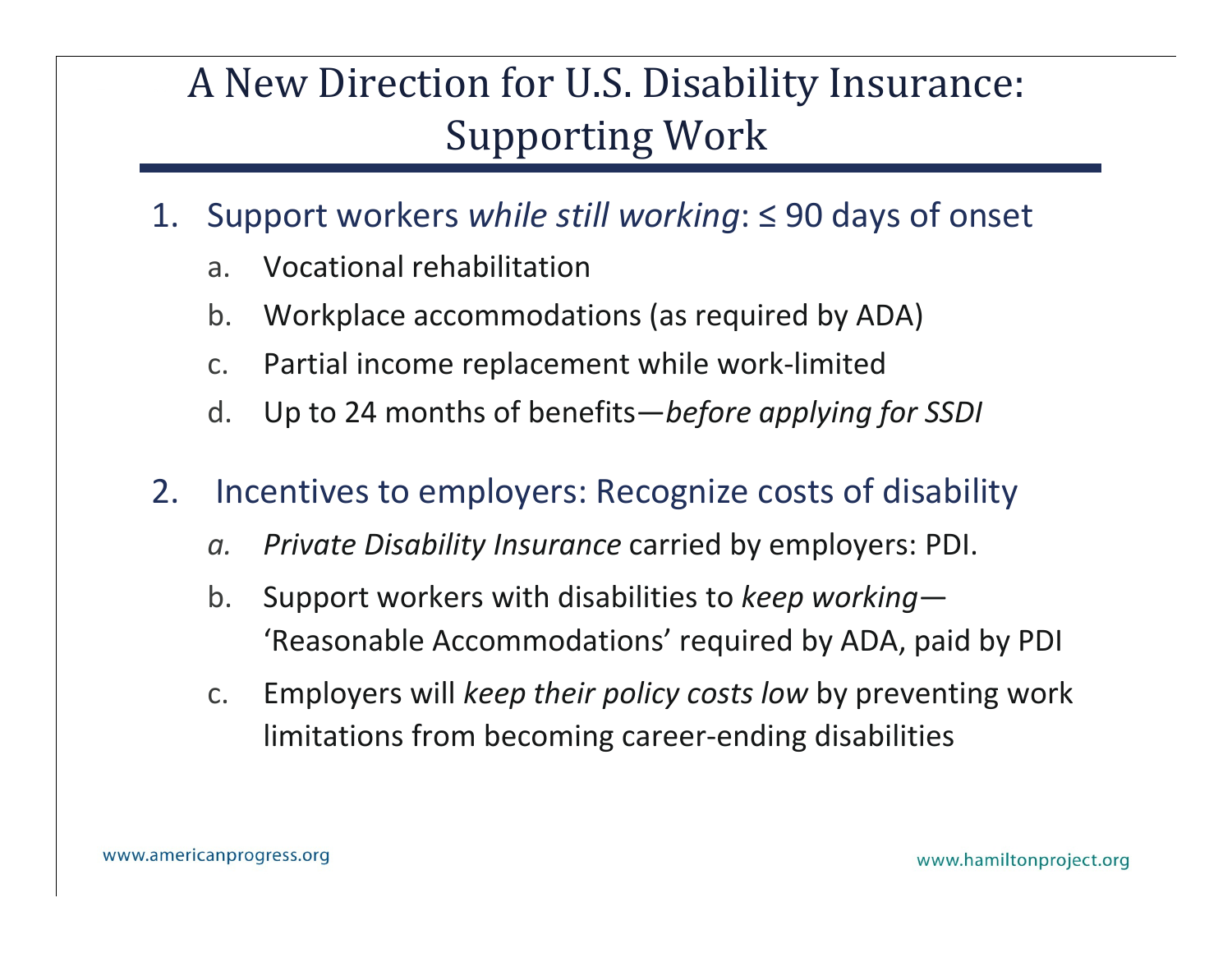# How Can this be Accomplished?

- • Harness existing capacity: Using private sector
	- 1/3rd of U.S. workers *already covered* by PDI policies
	- Modest cost: < \$250 per worker-year (5% of Health Insurance)
- $\bullet$  Modeled on existing institutions that we hold dear
	- a.. Unemployment Insurance (all employers)
	- b.Workers Compensation (all employers)
	- c.Temporary Disability Insurance (all employers in 5 states)
- $\bullet$  Successful precedents
	- a. Netherlands implemented similar reforms in 2000s: Dramatically slowed inflows onto public disability system
	- b. U.S. Workers Compensation system—*No real cost increase in last two decades decades, even as SSDI claims have grown rapidly rapidly.*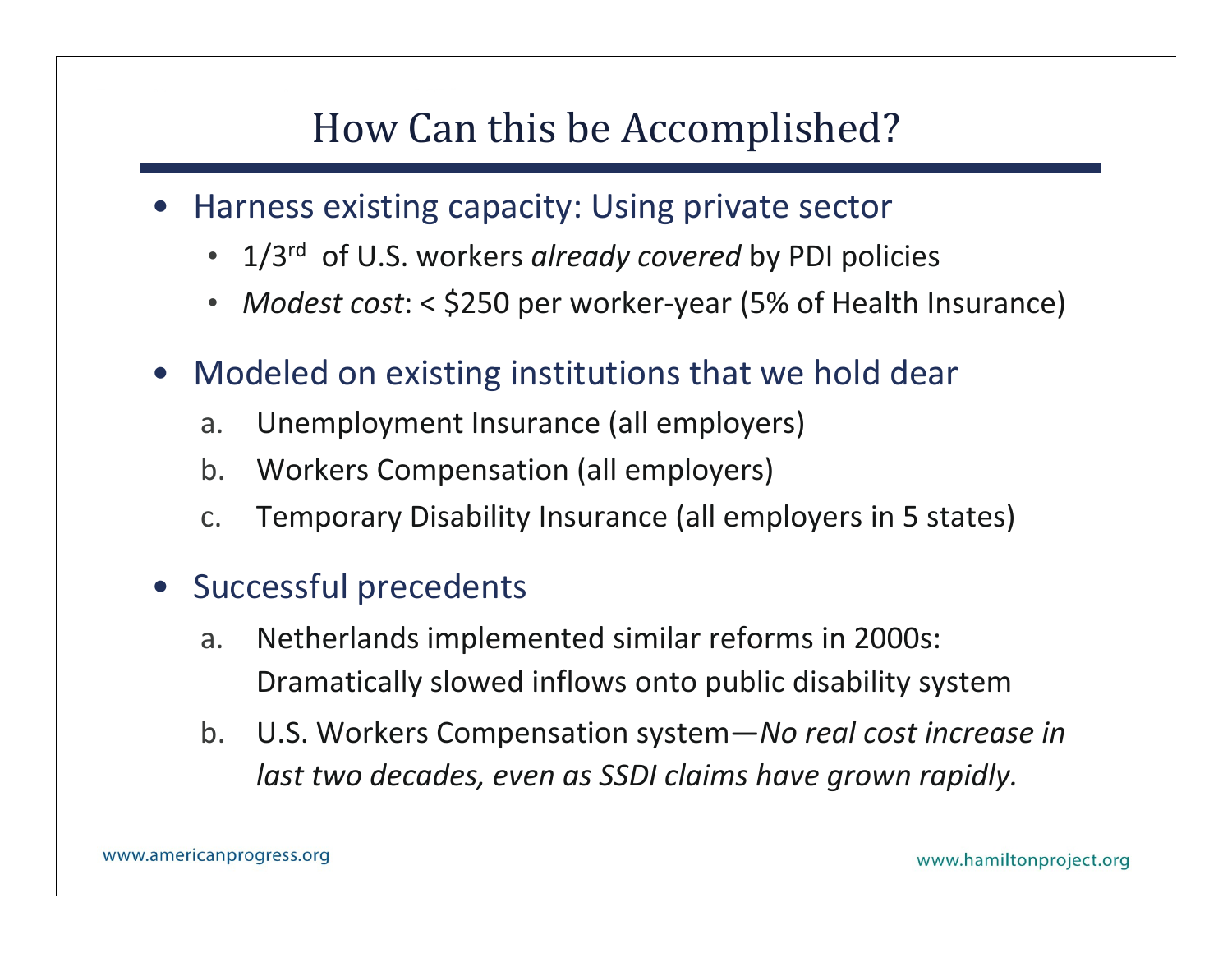# Oh No! Another Expensive Employer Mandate?

- Modest cost
	- •• Less than \$250 per worker-year, even in 'risky' industries
	- •• Only 5 percent of cost of Health Insurance
- $\bullet$  Employers would face limited and temporary exposure
	- PDI would *not* pay health benefits
	- Severe, career-ending disabilities go *immediately* onto SSDI
	- •Temporary wage replacement: 60% of salary, ≤ \$2,500 month

#### •Slowing system ‐wide costs will reduce employer burden

|                            | 1989     | 2009      | Increase $(\%)$ |
|----------------------------|----------|-----------|-----------------|
| DI Payroll Tax             | 1.1%     | 1.8%      | 70 %            |
| SSDI Payments              | \$41 bil | \$122 bil | 198 %           |
| SSDI Share of Soc Security | 10 %     | 18 %      | 80 %            |